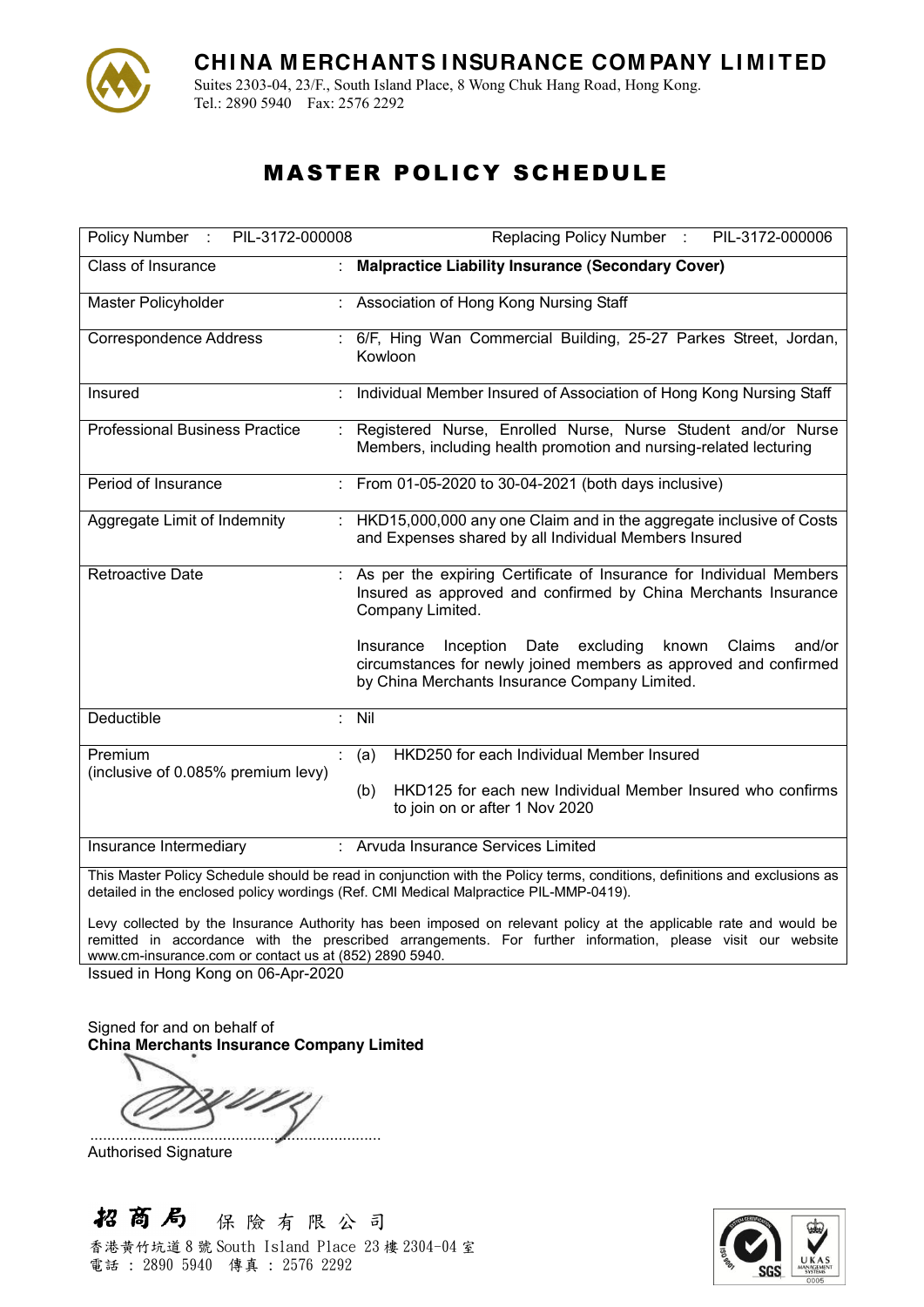

Suites 2303-04, 23/F., South Island Place, 8 Wong Chuk Hang Road, Hong Kong. Tel.: 2890 5940 Fax: 2576 2292

### **Policy No. PIL-3172-000008**

## **MASTER POLICY SCHEDULE**

### *ENDORSEMENT*

#### **A) EXTENSIONS**

# *Automatic Extensions*

- 
- Loss of Documents **Included** / Deleted
- **Coroner's Enquiries Included / Deleted Included / Deleted Included / Deleted Included / Deleted Included / Deleted Included / Deleted Included / Deleted Included / Deleted Included / Deleted Included / Deleted Included /**
- 
- Estates and Legal Representatives

Included / Deleted Emergency First Aid<br>
Estates and Legal Representatives<br>
Included / <del>Deleted</del><br>
Included / <del>Deleted</del>

#### **B) SPECIFIC EXCLUSION**

It is agreed that CMI shall not be liable under this Master Policy to provide indemnity in respect of any Claim directly or indirectly based upon, attributable to, or in consequence of any Individual Member Insured's Liability arising out of any directorship, partnership, management &/or operation of a (including but not limited to) home for aged, care and attention home, and convalescent of nursing home or elderly home.

#### **C) RUN-OFF COVER FOR RETIRED INDIVIDUAL MEMBER INSUREDS ENDOREMENT**

It is agreed that in the event that an Individual Member Insured becomes retired, not to be forced to retire due to any circumstance whatsoever, then this Master Policy shall continue through to the expiry date, but shall only apply to any Claims arising from Malpractice which has been committed or alleged to have been committed prior to the effective date of the retirement.

If this Master Policy is renewed for a further twelve (12)-months, then any retired Individual Member Insured shall have the right to extend cover for a further thirty-six (36)-months, subject to any coverage available being only:

- a) for any Claims arising from Malpractice which has been committed or alleged to have been committed prior to the effective date of the retirement; and
- b) for a Aggregate Limit of Indemnity no greater than that stated in the Master Policy Schedule.
- c) If an Individual Member Insured has exercised their rights under this Endorsement from the prior year, then they shall not be permitted to apply for run-off cover once more.

The Premium payable for this run-off cover shall be 150% of annual Premium. Written notice from the Individual Member Insured exercising this right to extend cover must be received by CMI no later than seven (7)-days after the expiry of the Period of Insurance.

#### **D) REINSTATEMENT ENDORSEMENT**

It is agreed that CMI's liability under this Policy shall not exceed the Aggregate Limit of Indemnity.

PROVIDED ALWAYS THAT:

- (a) In the event of the partial or complete exhaustion of the Aggregate Limit of Indemnity by payment of any Claim or series of Claims which is/are attributable to or arise(s) out of the same cause or event, the Aggregate Limit of Indemnity shall be wholly or partially reinstated but only:
	- (i) in respect of a Claim or series of Claims which is/are attributable to or arise(s) out of a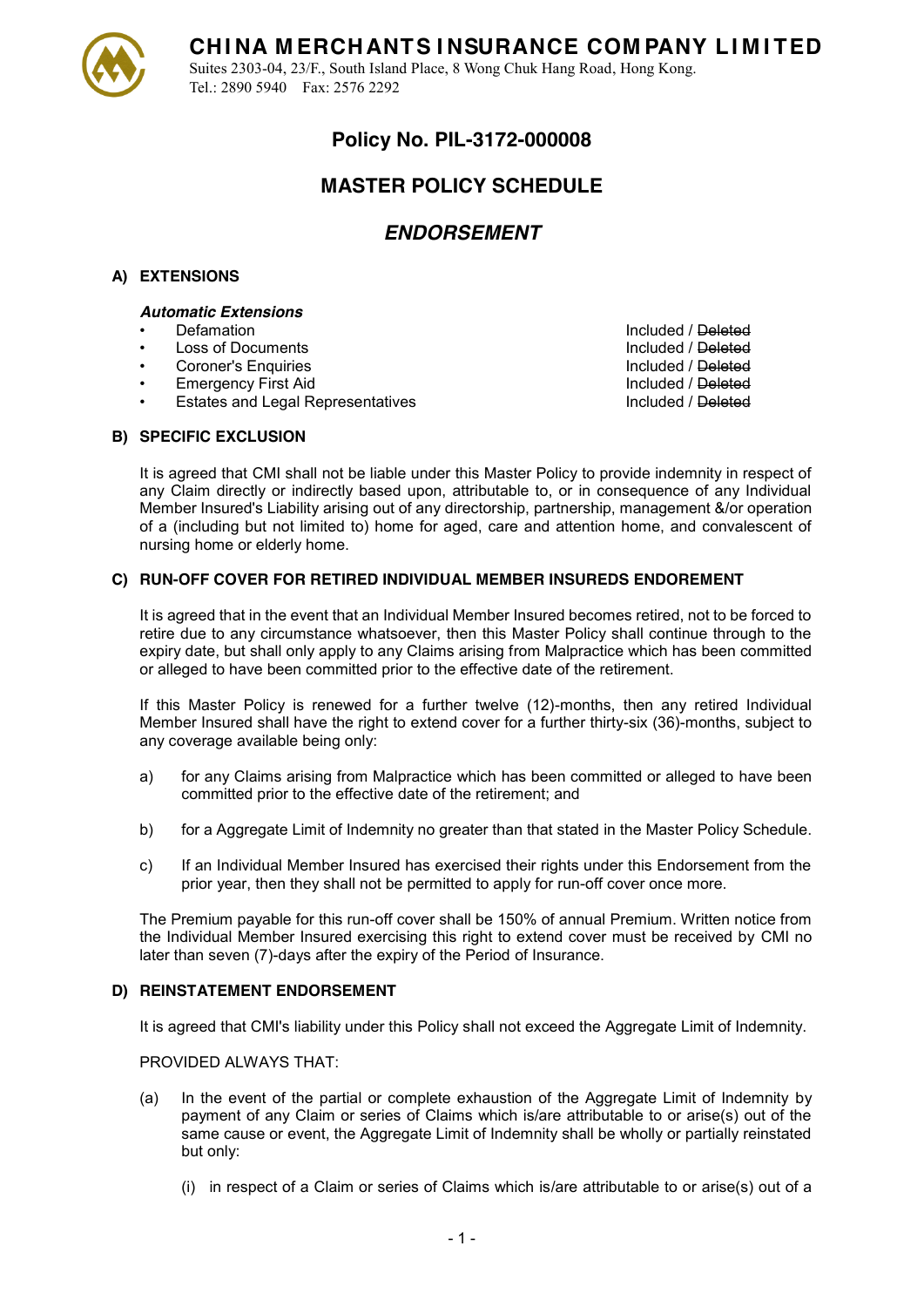Suites 2303-04, 23/F., South Island Place, 8 Wong Chuk Hang Road, Hong Kong. Tel.: 2890 5940 Fax: 2576 2292

# **Policy No. PIL-3172-000008**

# **MASTER POLICY SCHEDULE**

### *ENDORSEMENT*

different cause or event; and

- (ii) in so far as the total amount for which CMI shall be liable in respect of all Claims covered under this Policy during the Period of Insurance shall not exceed three times the Aggregate Limit of Indemnity;
- (b) reinstatement of the Aggregate Limit of Indemnity will not take place until such time as the limit(s) of indemnity of any policy or policies effected in excess of the Aggregate Limit of Indemnity is/are exhausted by payment of a Claim or series of Claims for which, but for this clause, an indemnity would otherwise be available under this Master Policy.
- (c) this Extension shall not apply to any Claim directly or indirectly based upon, attributable to, or in consequence of any act, omission or breach referred to in Section B, Exclusion B2 'Fraud and Dishonesty'.

#### **E) ADVANCE PAYMENT OF COSTS & EXPENSES EXTENSION**

It is agreed that CMI may, in its sole and absolute discretion, advance Costs and Expenses to an Individual Member Insured where cover has not been granted under this Master Policy, PROVIDED ALWAYS THAT where the conduct described in Section B, Exclusion 2 'Fraud and Dishonesty' is proven against a specific Individual Member Insured an admission or a final adjudication of a court or arbitrator, any Costs and Expenses paid by CMI to that specific Individual Member Insured under this Extension will become immediately repayable to CMI.

#### **F) ELIGIBILITY OF THE INDIVIDUAL MEMBER INSURED ENDORSEMENT**

It is agreed that every Individual Member Insured must complete a proposal form of which is accepted by CMI, and has paid the required Premium required by CMI prior to the Master Policy inception.

#### **G) A SINGLE ANNUAL AGGREGATE LIMIT OF INDEMNITY ENDORSEMENT**

It is agreed that if the aggregate total of all Claims incurred under this Master Policy by all Individual Members Insured during any one Period of Insurance exceeds HKD15,000,000 any one Claim and in the aggregate, then:

- (a) CMI shall not be liable under this Master Policy for the proportion of any such loss(es) that exceed the Aggregate Limit of Indemnity; and
- (b) the indemnity available to all Individual Members Insured under this Master Policy shall be reduced as a result; and
- (c) the Individual Members Insured shall at CMI's discretion be liable to repay to CMI all amounts of any loss overpaid during the Period of Insurance.

#### **H) CONTINUOUS COVER ENDORSEMENT**

A Claim or circumstance that might give rise to the Claim otherwise covered by this Policy but which is not covered solely because it is excluded by Section B. Exclusion 1 'Prior or Pending' shall, in the absence of fraudulent misrepresentation or fraudulent non-disclosure, remain covered by this Policy provided always that: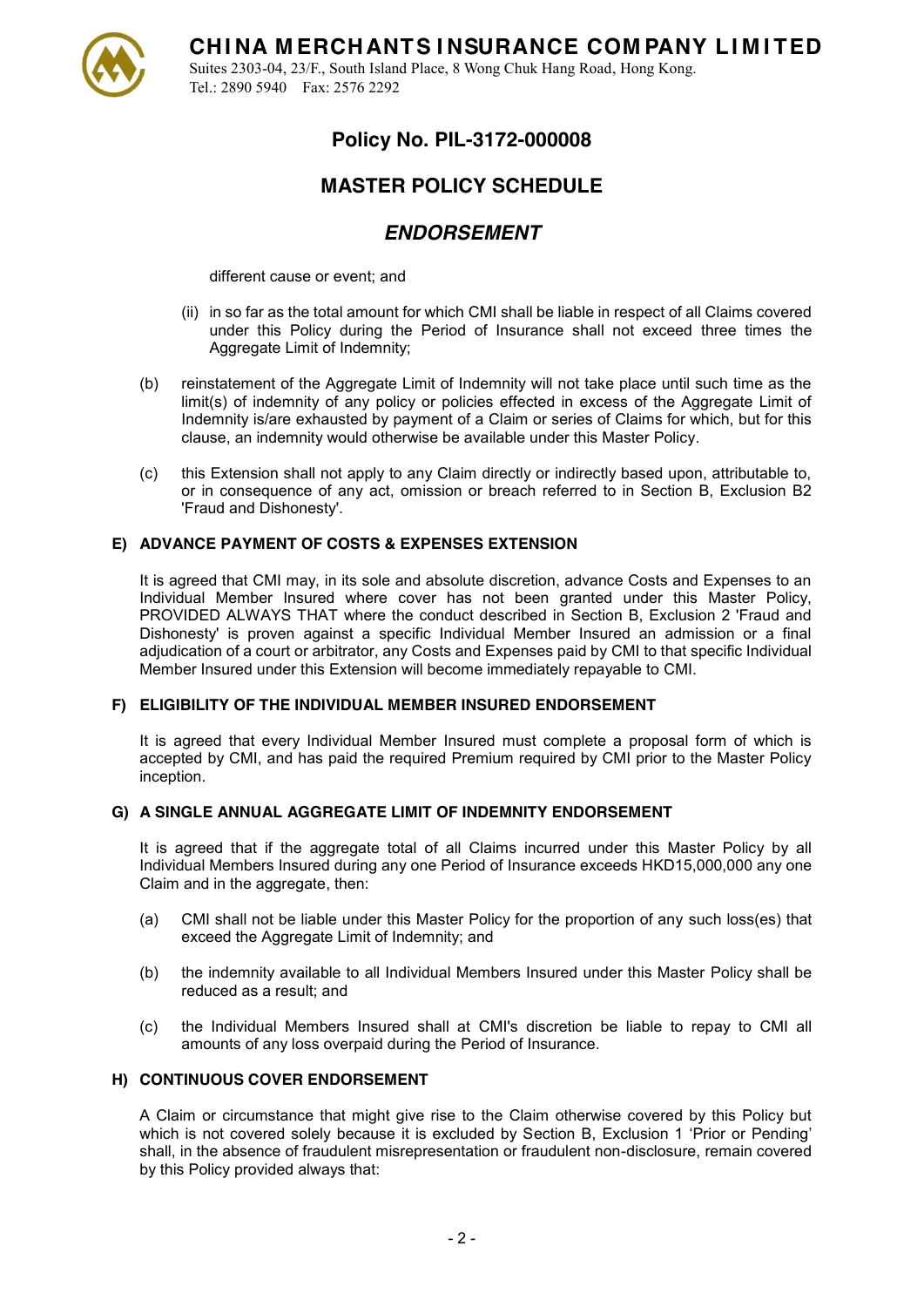

Suites 2303-04, 23/F., South Island Place, 8 Wong Chuk Hang Road, Hong Kong. Tel.: 2890 5940 Fax: 2576 2292

# **Policy No. PIL-3172-000008**

# **MASTER POLICY SCHEDULE**

## *ENDORSEMENT*

- (a) the Insured first became aware of the Claim or circumstance after the inception date of an earlier policy where the Insured has maintained such insurance coverage continuously and without interruption;
- (b) the Claim or circumstance could or should have been notified under an earlier policy:
	- (i) which would otherwise have covered such a Claim or circumstance, and
	- (ii) of which this Policy is a renewal or replacement that it succeeds in time,
- (c) the coverage provided to such a Claim or circumstance shall be subject to and in accordance with all the terms and conditions (including for avoidance of doubt, the Limit of Indemnity and any Deductible) of that earlier policy to which such a Claim or circumstance should have been notified.

#### **I) SPECIFIC ENDORSEMENT**

It is agreed that the following Exclusions are deleted entirely under this Master Policy:

- 1) B17 AIDS/HIV AND Hepatitis Non A
- 2) B18 Beauty and Body Slimming
- 3) B19 Abortion<br>4) B20 Doctors
- B20 Doctors

#### **J) INQUEST ENDORSEMENT**

It is hereby understood and agreed that CMI agrees to pay to or on behalf of the Individual Member Insured the reasonable and necessary costs of investigation and defence, including legal representation costs, incurred with the written consent of CMI, arising out of an "Inquest" at which the Individual Member Insured is required to respond and/or attend in respect of Malpractice by reason of any negligent act, Error, or omission committed or alleged to have been committed on the part of the Individual Member Insured during the Period of Insurance. PROVIDED ALWAYS  $THAT$ 

- (a) CMI's limit of liability under this Extension shall not exceed HKD3,000,000 any one occurrence and in the aggregate; and
- (b) such costs shall be part of, and not in addition to, the Aggregate Limit of Indemnity; and
- (c) CMI shall not be liable to pay any penalty, fine or award of costs made against the Individual Member Insured.

For the purpose of this endorsement, "Inquest" shall mean investigation, inquiry or disciplinary proceedings (but not criminal prosecution) conducted by Preliminary Investigation Committee (PIC) of the Nursing Council of Hong Kong being established under the Nurses Registration Ordinance, the Nurses (Registration and Disciplinary Procedure) Regulations and the Enrolled Nurses (Enrolment and Disciplinary Procedure) Regulations (Cap. 164, Cap. 164A and Cap. 164B, Laws of Hong Kong) arising out of medical services in the conduct of the Professional Business Practice having been provided by or on behalf of the Individual Member Insured to a Patient.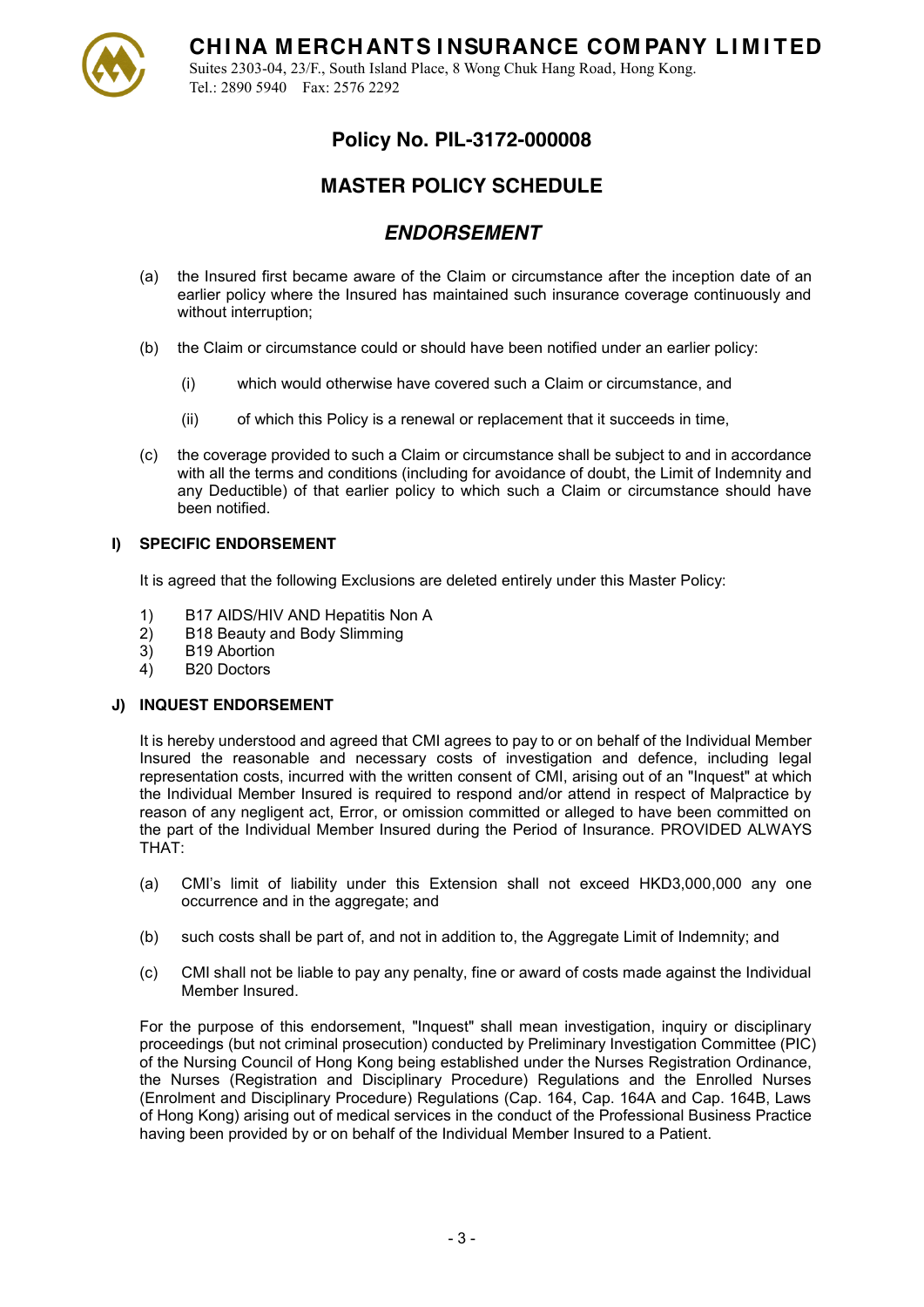

Suites 2303-04, 23/F., South Island Place, 8 Wong Chuk Hang Road, Hong Kong. Tel.: 2890 5940 Fax: 2576 2292

### **Policy No. PIL-3172-000008**

### **MASTER POLICY SCHEDULE**

### *ENDORSEMENT*

#### **K) EMERGENCY COSTS EXTENSION**

It is hereby understood and agreed that CMI shall reimburse Emergency Costs up to a limit of twenty-five percent (25%) in the aggregate of the Aggregate Limit of Indemnity, but only upon receipt by CMI of a written request from the Individual Member Insured received within thirty (30) days of those Emergency Costs being incurred.

"Emergency Costs" shall mean costs and expenses exceeding any applicable Deductible :

- a) incurred without CMI's prior written agreement because an emergency reasonably prevents the Individual Member Insured from obtaining such agreement; and
- b) for the defence of a Claim only; and
- c) which CMI later agrees have been reasonably incurred.

#### **L) BREACH OF CONFIDENTIALITY &/OR PRIVACY INFRINGEMENT ENDORSEMENT**

It is hereby understood and agreed that CMI agrees to provide coverage in respect of any Claim made against the Individual Member Insured for breach of confidentiality or privacy infringement PROVIDED THAT such Claim arises out of the conduct of the Professional Business Practice.

#### **M) LOSS OF INCOME**

It is hereby noted and agreed that when the employment of the Individual Member Insured is suspended as a result of a disciplinary penalty imposed by the Nursing Council in consequence of an incident due to Malpractice which is indemnifiable under the Policy, CMI will pay an amount equal to 35% of the Individual Member Insured's Monthly Salary from the second month of the Suspension Period, but not exceeding HKD30,000 per month for a maximum period of 3 months consecutively, after deducting any amount which is receivable

- 1) from the employer as the total or part of the Monthly Salary, and/or
- 2) under any other insurance policy(ies).

#### DEFINITION

**Monthly Salary:** the amount received in cash as Basic Monthly Salary and regular allowance not exceeding 35% of the Basic Monthly Salary for the month immediately before the suspension of the employment excluding any other allowance, overtime payment, commission, bonus, payment in arrear or accrued and payment of reimbursement nature, as evidenced by the salary statement or payroll slip which is to be provided to CMI.

**Suspension Period:** the period during which the employment of the Individual Member Insured is suspended but excludes

- 1) any period after dismissal or resignation, and/or
- 2) no pay leave requested or initiated by the Individual Member Insured